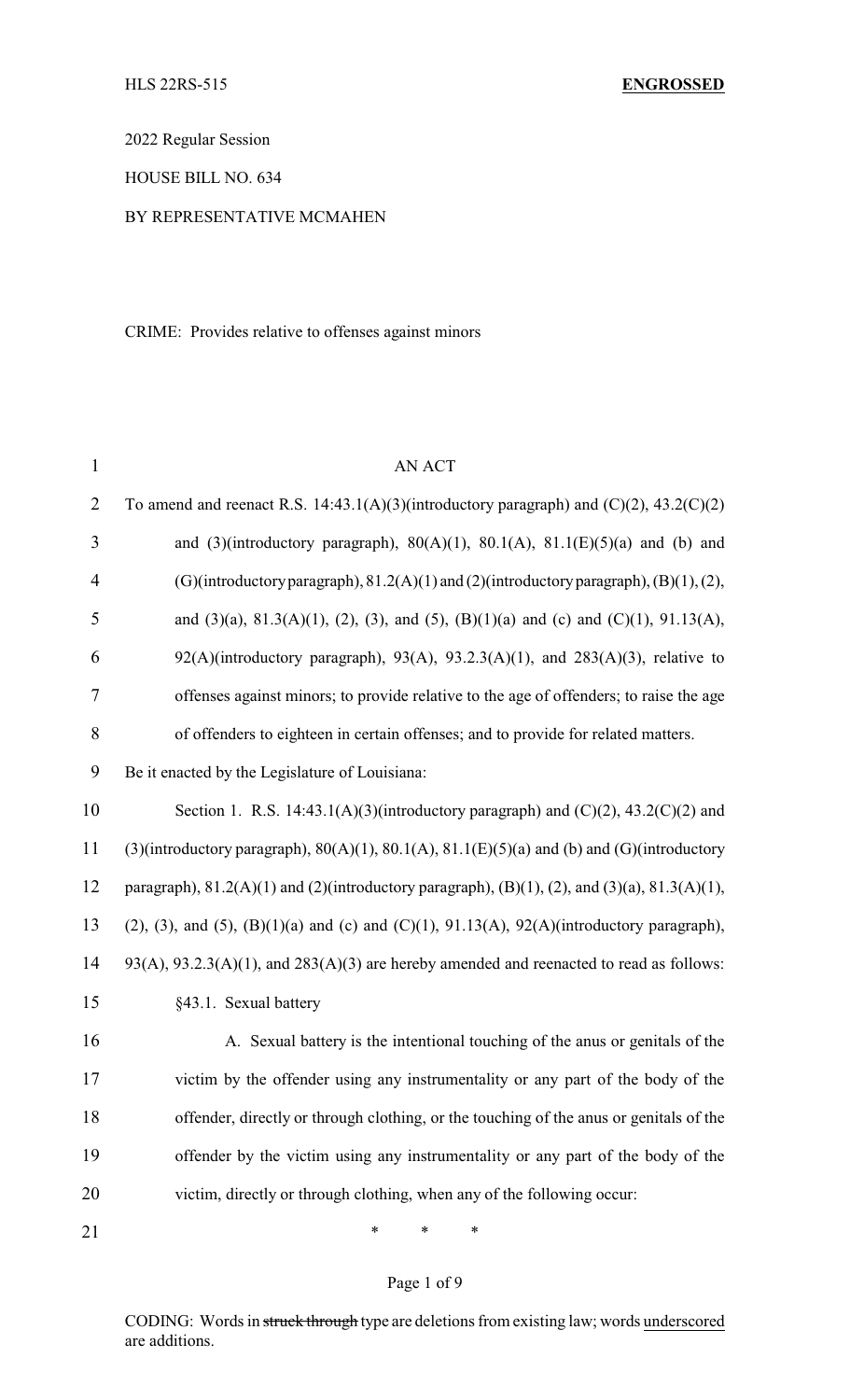| $\mathbf{1}$   | (3) The offender is seventeen eighteen years of age or older and any of the            |
|----------------|----------------------------------------------------------------------------------------|
| $\overline{2}$ | following exist:                                                                       |
| 3              | ∗<br>∗<br>∗                                                                            |
| 4              | $C$ .                                                                                  |
| 5              | ∗<br>*<br>∗                                                                            |
| 6              | (2) Whoever commits the crime of sexual battery on a victim under the age              |
| 7              | of thirteen years when the offender is seventeen eighteen years of age or older shall  |
| 8              | be punished by imprisonment at hard labor for not less than twenty-five years nor      |
| 9              | more than ninety-nine years. At least twenty-five years of the sentence imposed        |
| 10             | shall be served without benefit of parole, probation, or suspension of sentence.       |
| 11             | *<br>*<br>∗                                                                            |
| 12             | §43.2. Second degree sexual battery                                                    |
| 13             | *<br>*<br>∗                                                                            |
| 14             | C.                                                                                     |
| 15             | $\ast$<br>∗<br>∗                                                                       |
| 16             | (2) Whoever commits the crime of second degree sexual battery on a victim              |
| 17             | under the age of thirteen years when the offender is seventeen eighteen years of age   |
| 18             | or older shall be punished by imprisonment at hard labor for not less than twenty-five |
| 19             | years nor more than ninety-nine years. At least twenty-five years of the sentence      |
| 20             | imposed shall be served without benefit of parole, probation, or suspension of         |
| 21             | sentence.                                                                              |
| 22             | (3) Any person who is seventeen eighteen years of age or older who commits             |
| 23             | the crime of second degree sexual battery shall be punished by imprisonment at hard    |
| 24             | labor for not less than twenty-five nor more than ninety-nine years, at least twenty-  |
| 25             | five years of the sentence imposed being served without benefit of parole, probation,  |
| 26             | or suspension of sentence, when any of the following conditions exist:                 |
| 27             | ∗<br>*<br>∗                                                                            |
| 28             | §80. Felony carnal knowledge of a juvenile                                             |
| 29             | A. Felony carnal knowledge of a juvenile is committed when:                            |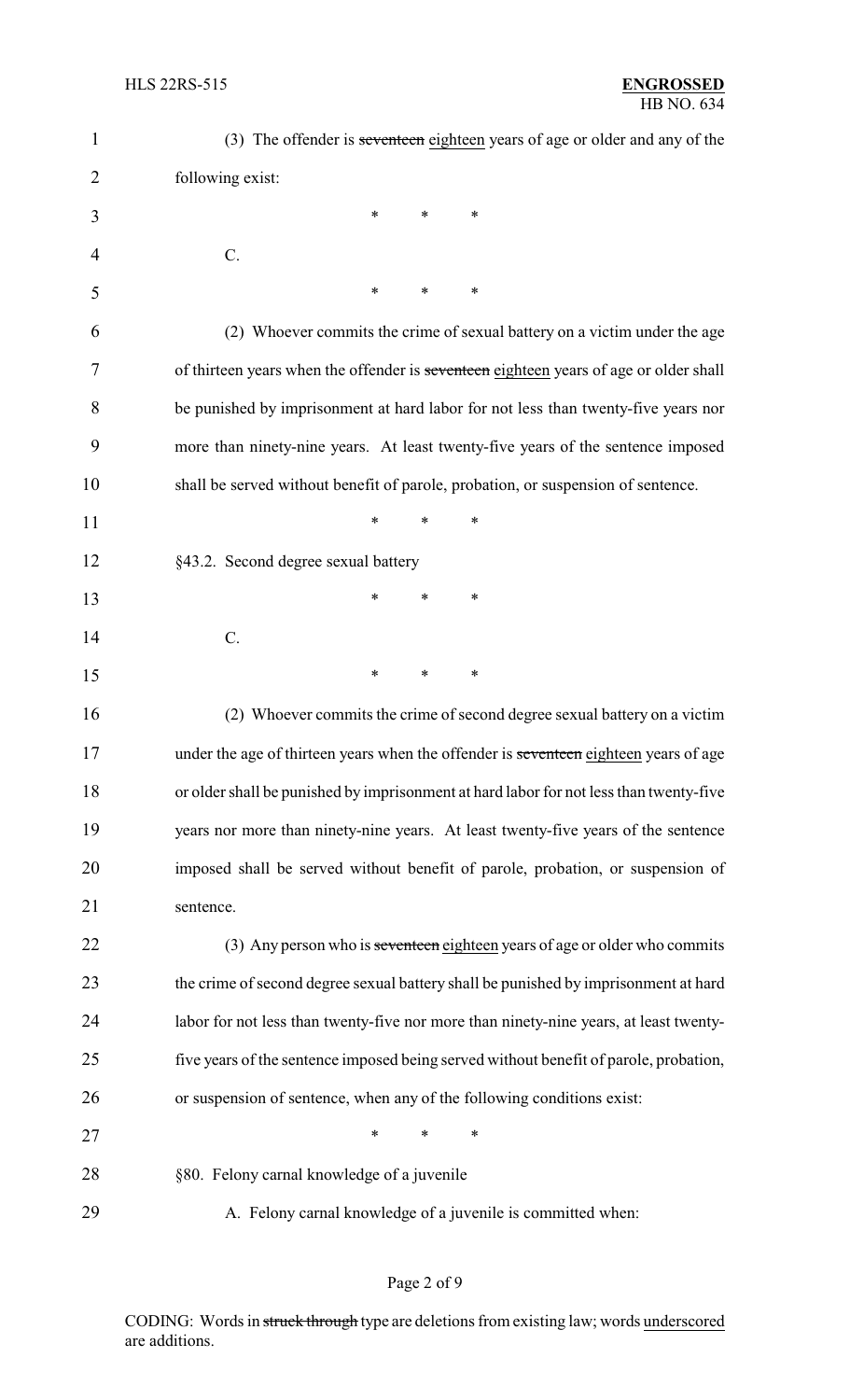| $\mathbf{1}$   | (1) A person who is seventeen eighteen years of age or older has sexual                        |
|----------------|------------------------------------------------------------------------------------------------|
| $\overline{2}$ | intercourse, with consent, with a person who is thirteen years of age or older but less        |
| 3              | than seventeen eighteen years of age, when the victim is not the spouse of the                 |
| $\overline{4}$ | offender and when the difference between the age of the victim and the age of the              |
| 5              | offender is four years or greater; or                                                          |
| 6              | *<br>*<br>*                                                                                    |
| 7              | §80.1. Misdemeanor carnal knowledge of a juvenile                                              |
| 8              | A. Misdemeanor carnal knowledge of a juvenile is committed when a person                       |
| 9              | who is seventeen eighteen years of age or older has sexual intercourse, with consent,          |
| 10             | with a person who is thirteen years of age or older but less than seventeen eighteen           |
| 11             | years of age, when the victim is not the spouse of the offender, and when the                  |
| 12             | difference between the age of the victim and age of the offender is greater than two           |
| 13             | years, but less than four years.                                                               |
| 14             | $\ast$<br>∗<br>∗                                                                               |
| 15             | §81.1. Pornography involving juveniles                                                         |
| 16             | ∗<br>*<br>∗                                                                                    |
| 17             | Ε.                                                                                             |
| 18             | $\ast$<br>∗<br>∗                                                                               |
| 19             | Whoever commits the crime of pornography involving juveniles<br>(5)(a)                         |
| 20             | punishable by the provisions of Paragraph $(1)$ , $(2)$ , or $(3)$ of this Subsection when the |
| 21             | victim is under the age of thirteen years and the offender is seventeen eighteen years         |
| 22             | of age or older shall be punished by imprisonment at hard labor for not less than              |
| 23             | one-half the longest term nor more than twice the longest term of imprisonment                 |
| 24             | provided in Paragraphs $(1)$ , $(2)$ , and $(3)$ of this Subsection. The sentence imposed      |
| 25             | shall be served without benefit of parole, probation, or suspension of sentence.               |
| 26             | Whoever commits the crime of pornography involving juveniles<br>(b)                            |
| 27             | punishable by the provisions of Paragraph (4) of this Subsection when the victim is            |
| 28             | under the age of thirteen years, and the offender is seventeen eighteen years of age           |
| 29             | or older, shall be punished by imprisonment at hard labor for not less than twenty-            |
|                |                                                                                                |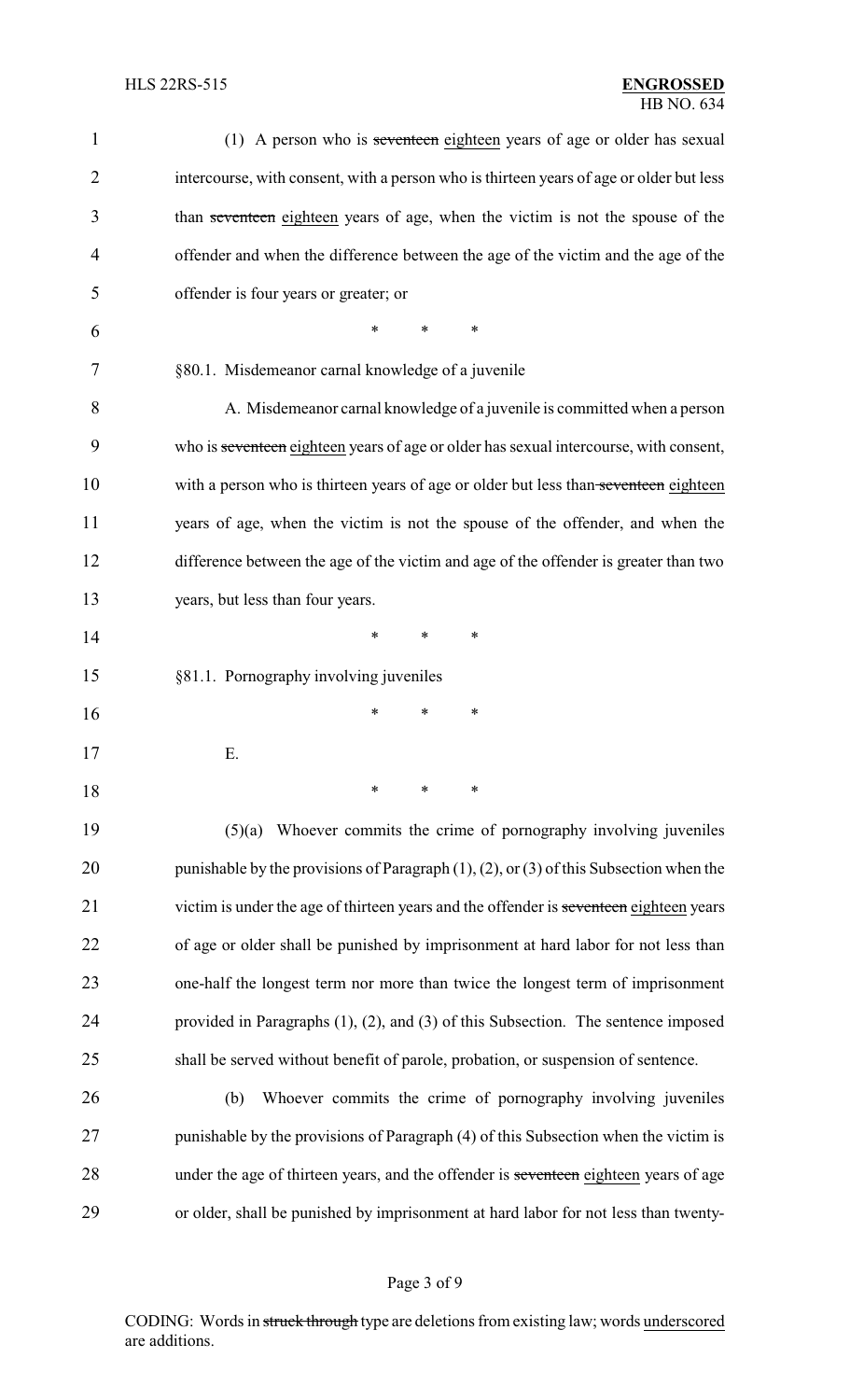five years nor more than ninety-nine years. At least twenty-five years of the sentence imposed shall be served without benefit of parole, probation, or suspension of sentence. 4 \* \* \* \* G. In prosecutions for violations of this Section, the trier of fact may determine, utilizing the following factors, whether or not the person displayed or depicted in any photograph, videotape, film, or other video reproduction introduced in evidence was under the age of seventeen eighteen years at the time of filming or recording: \* \* \* 11 §81.2. Molestation of a juvenile or a person with a physical or mental disability A.(1) Molestation of a juvenile is the commission by anyone over the age of seventeen of any lewd or lascivious act upon the person or in the presence of any 14 child under the age of seventeen eighteen, where there is an age difference of greater than two years between the two persons, with the intention of arousing or gratifying 16 the sexual desires of either person, by the use of force, violence, duress, menace, psychological intimidation, threat of great bodily harm, or by the use of influence by virtue of a position of control or supervision over the juvenile. Lack of knowledge of the juvenile's age shall not be a defense. (2) Molestation of a person with a physical or mental disability is the 21 commission by anyone over the age of seventeen eighteen of any lewd or lascivious act upon the victim or in the presence of any victim with the intention of arousing or gratifying the sexual desires of either person, by the use of force, violence, duress, menace, psychological intimidation, threat of great bodily harm, or by the use of influence by virtue of a position of control or supervision over the victim, when any of the following conditions exist: 27 \* \* \* \* 28 B.(1) Whoever commits the crime of molestation of a juvenile, when the 29 victim is thirteen years of age or older but has not yet attained the age of seventeen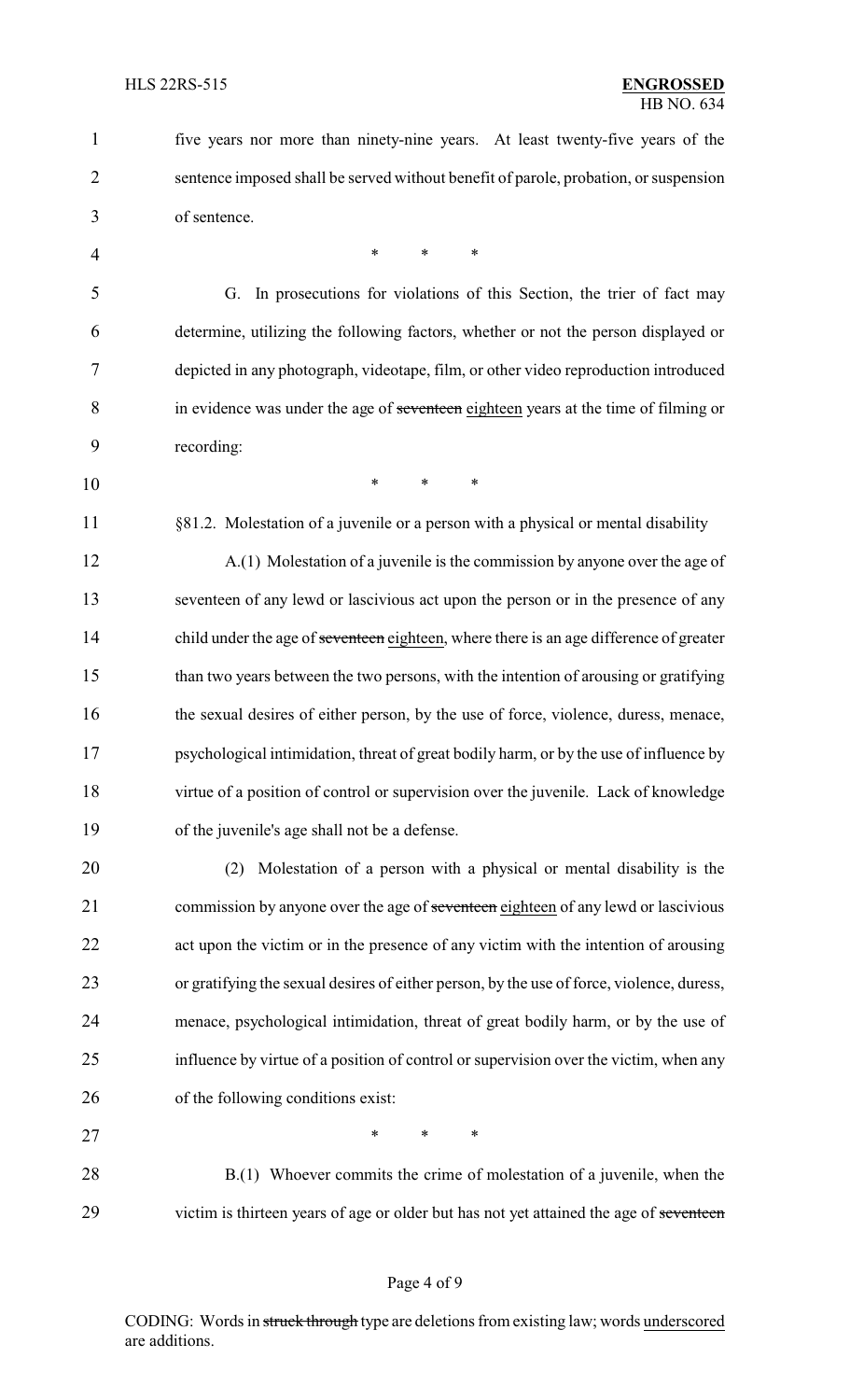eighteen, shall be fined not more than five thousand dollars, or imprisoned, with or without hard labor, for not less than five nor more than ten years, or both. The defendant shall not be eligible to have his conviction set aside or his prosecution dismissed in accordance with the provisions of Code of Criminal Procedure Article 893.

 (2) Whoever commits the crime of molestation of a juvenile, when the victim 7 is thirteen years of age or older but has not yet attained the age of seventeen eighteen, and when the offender has control or supervision over the juvenile, shall be fined not more than ten thousand dollars, or imprisoned, with or without hard labor, for not less than five nor more than twenty years, or both. The defendant shall not be eligible to have his conviction set aside or his prosecution dismissed in accordance with Code of Criminal Procedure Article 893.

 (3)(a) Whoever commits the crime of molestation of a juvenile, when the 14 victim is thirteen years of age or older but has not yet attained the age of seventeen eighteen, and when the offender is an educator of the juvenile, shall be fined not more than ten thousand dollars, or imprisoned, with or without hard labor, for not less than five nor more than forty years, or both. At least five years of the sentence imposed shall be without the benefit of parole, probation, or suspension of sentence, and the defendant shall not be eligible to have his conviction set aside or his prosecution dismissed in accordance with Code of Criminal Procedure Article 893.

21 \* \* \* \*

§81.3. Computer-aided solicitation of a minor

 A.(1) Computer-aided solicitation of a minor is committed when a person 24 seventeen eighteen years of age or older knowingly contacts or communicates, through the use of electronic textual communication, with a person who has not yet 26 attained the age of seventeen eighteen where there is an age difference of greater 27 than two years, or a person reasonably believed to have not yet attained the age of 28 seventeen eighteen and reasonably believed to be at least two years younger, for the purpose of or with the intent to persuade, induce, entice, or coerce the person to

### Page 5 of 9

CODING: Words in struck through type are deletions from existing law; words underscored are additions.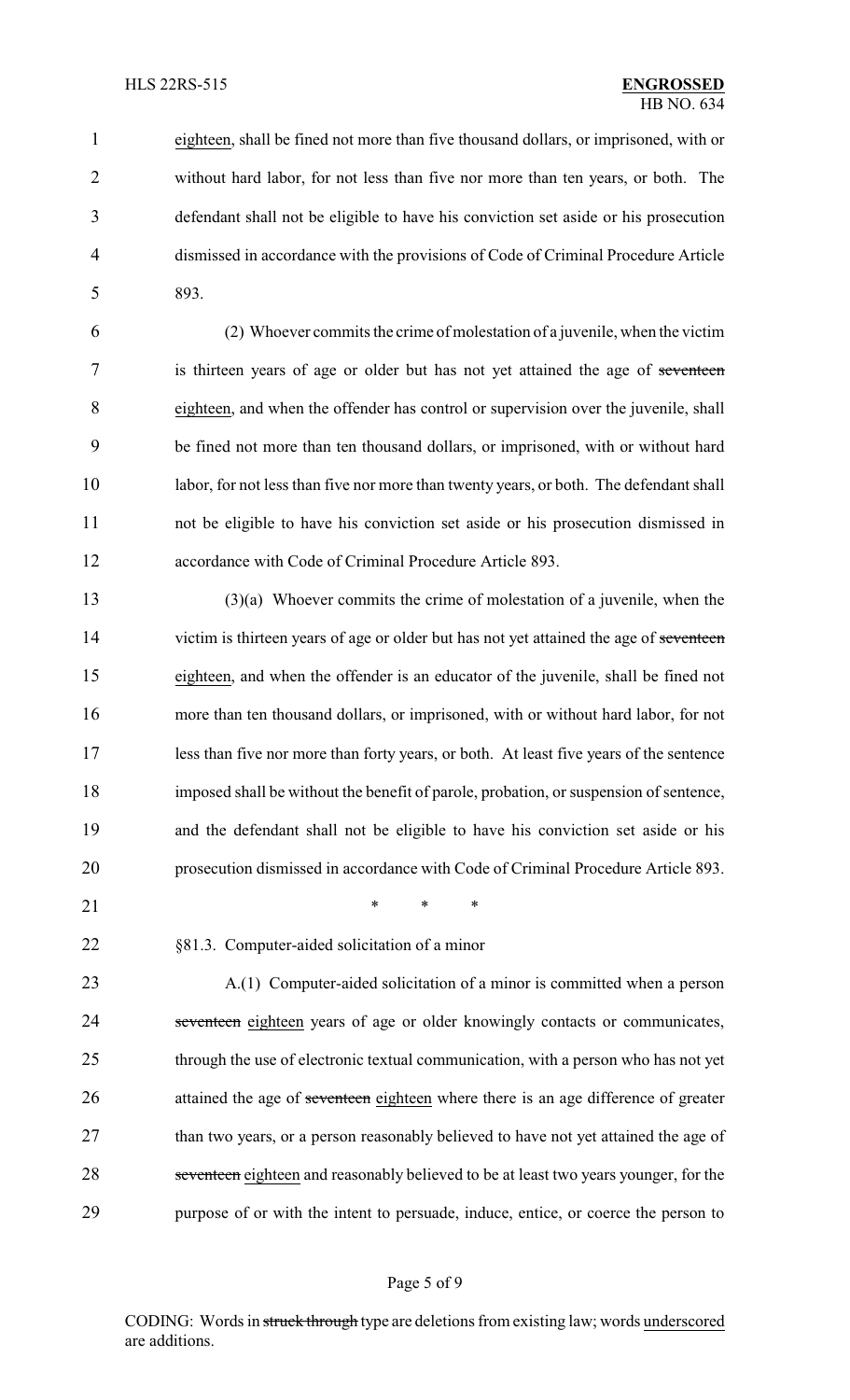1 engage or participate in sexual conduct or a crime of violence as defined in R.S. 2 14:2(B), or with the intent to engage or participate in sexual conduct in the presence 3 of the person who has not yet attained the age of seventeen eighteen, or person 4 reasonably believed to have not yet attained the age of seventeen eighteen.

 (2) It shall also be a violation of the provisions of this Section when a person seventeen eighteen years of age or older knowingly contacts or communicates, through the use of electronic textual communication, with a person who has not yet 8 attained the age of seventeen eighteen where there is an age difference of greater than two years, or a person reasonably believed to have not yet attained the age of seventeen eighteen and reasonably believed to be at least two years younger, for the 11 purpose of or with the intent to arrange for any third party to engage in any of the conduct proscribed by the provisions of Paragraph (1) of this Subsection.

13 (3) It shall also be a violation of the provisions of this Section when a person 14 seventeen eighteen years of age or older knowingly contacts or communicates, 15 through the use of electronic textual communication, with a person who has not yet 16 attained the age of seventeen eighteen, or a person reasonably believed to have not 17 yet attained the age of seventeen eighteen, for the purpose of recruiting, enticing, or 18 coercing the person to engage in commercial sexual activity.

19 \* \* \*

20 (5) It shall also be a violation of the provisions of this Section when a person 21 seventeen eighteen years of age or older knowingly uses another individual who is 22 seventeen eighteen years of age or older to contact or communicate with a person 23 who has not yet attained the age of seventeen eighteen and there is an age difference 24 of greater than two years between the person contacted and the offender or a person 25 reasonably believed to have not yet attained the age of seventeen eighteen and 26 reasonably believed to be at least two years younger than the offender, for the 27 purpose of or with the intent to engage in any of the conduct proscribed by Paragraph 28 (1) of this Subsection.

#### Page 6 of 9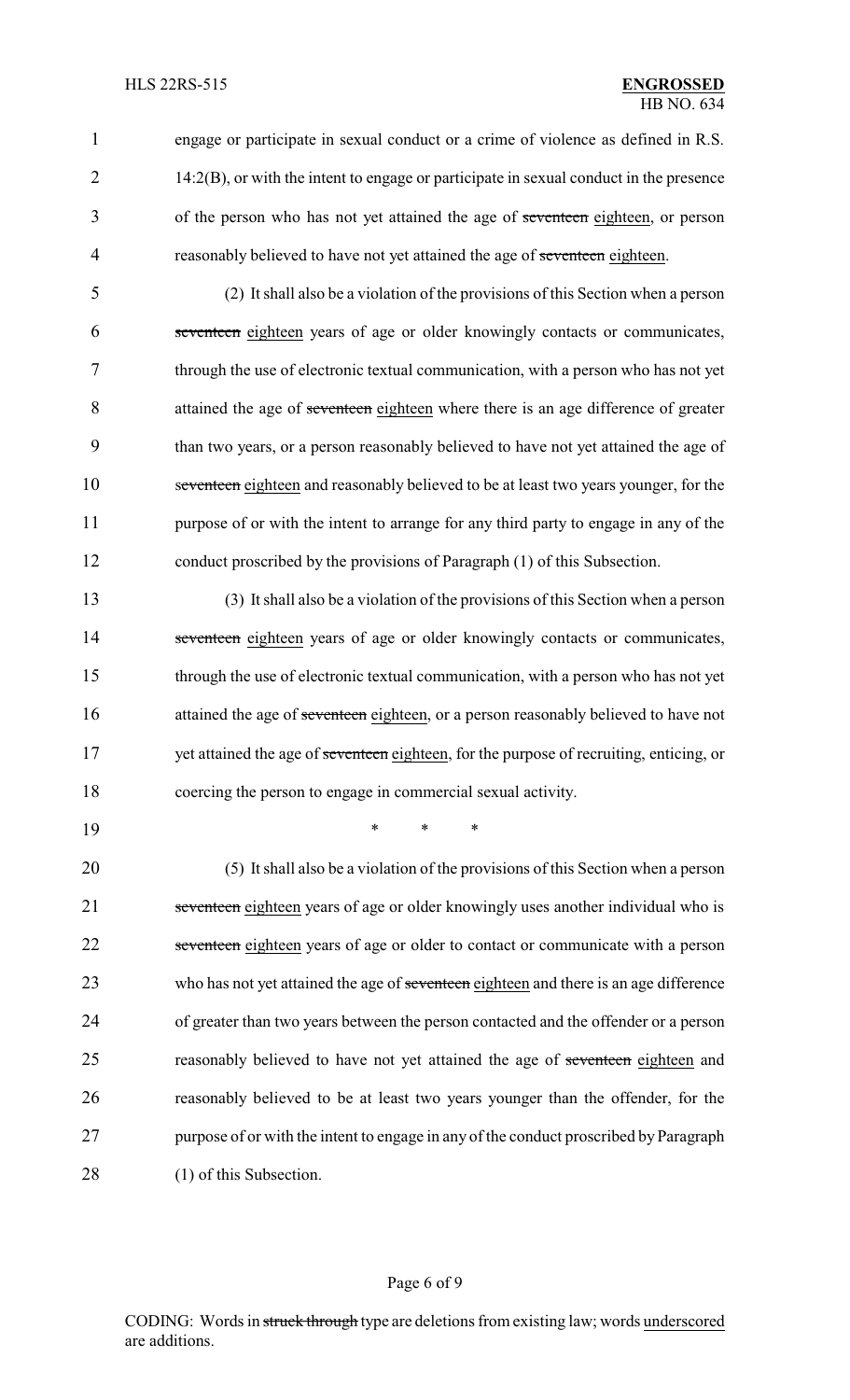| 1              | $B(1)(a)$ Whoever violates the provisions of this Section when the victim is            |
|----------------|-----------------------------------------------------------------------------------------|
| $\overline{2}$ | thirteen years of age or more but has not attained the age of seventeen eighteen shall  |
| 3              | be fined not more than ten thousand dollars and shall be imprisoned at hard labor for   |
| 4              | not less than five years nor more than ten years, without benefit of parole, probation, |
| 5              | or suspension of sentence.                                                              |
| 6              | $\ast$<br>$\ast$<br>$\ast$                                                              |
| 7              | (c) Whoever violates the provisions of this Section, when the victim is a               |
| 8              | person reasonably believed to have not yet attained the age of seventeen eighteen,      |
| 9              | shall be fined not more than ten thousand dollars and shall be imprisoned at hard       |
| 10             | labor for not less than two years nor more than ten years, without benefit of parole,   |
| 11             | probation, or suspension of sentence.                                                   |
| 12             | $\ast$<br>$\ast$<br>*                                                                   |
| 13             | $C(1)$ It shall not constitute a defense to a prosecution brought pursuant to           |
| 14             | this Section that the person reasonably believed to be under the age of seventeen       |
| 15             | eighteen is actually a law enforcement officer or peace officer acting in his official  |
| 16             | capacity.                                                                               |
| 17             | ∗<br>∗<br>∗                                                                             |
| 18             | §91.13. Illegal use of controlled dangerous substances in the presence of persons       |
| 19             | under seventeen eighteen years of age                                                   |
| 20             | A. It shall be unlawful for any person over the age of seventeen eighteen,              |
| 21             | while in the presence of any person under the age of seventeen eighteen and when        |
| 22             | there is an age difference of greater than two years between the two persons, to use,   |
| 23             | consume, possess, or distribute any controlled dangerous substance in violation of      |
| 24             | the Uniform Controlled Dangerous Substances Act.                                        |
| 25             | $\ast$<br>*<br>$\ast$                                                                   |
| 26             | §92. Contributing to the delinquency of juveniles                                       |
| 27             | A. Contributing to the delinquency of juveniles is the intentional enticing,            |
| 28             | aiding, soliciting, or permitting, by anyone over the age of seventeen, of any child    |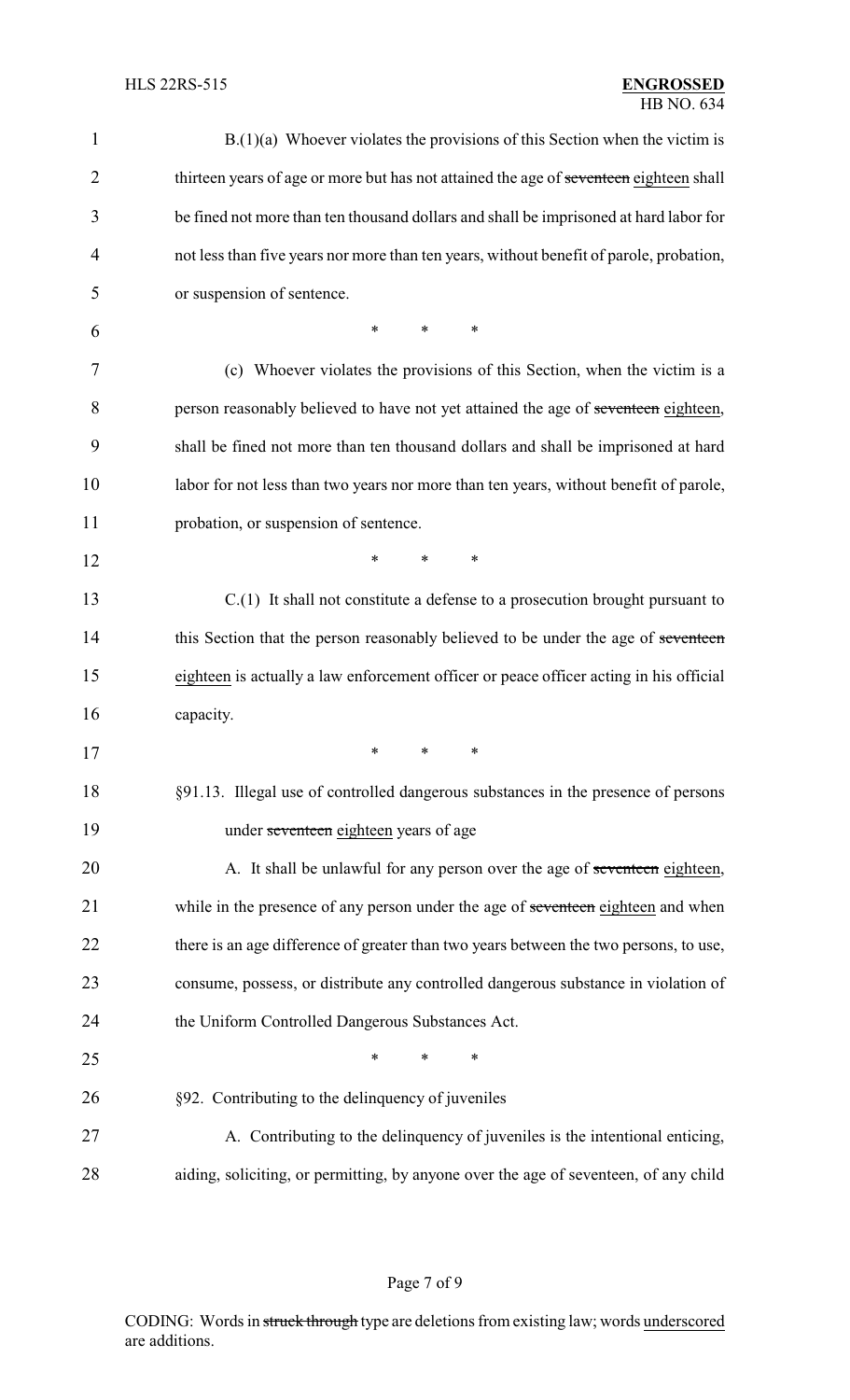| $\mathbf{1}$   | under the age of seventeen eighteen, and no exception shall be made for a child who   |
|----------------|---------------------------------------------------------------------------------------|
| $\overline{2}$ | may be emancipated by marriage or otherwise, to:                                      |
| 3              | $\ast$<br>*<br>$\ast$                                                                 |
| $\overline{4}$ | §93. Cruelty to juveniles                                                             |
| 5              | A. Cruelty to juveniles is:                                                           |
| 6              | The intentional or criminally negligent mistreatment or neglect by<br>(1)             |
| 7              | anyone seventeen eighteen years of age or older of any child under the age of         |
| 8              | seventeen eighteen whereby unjustifiable pain or suffering is caused to said child.   |
| 9              | Lack of knowledge of the child's age shall not be a defense; or                       |
| 10             | (2) The intentional or criminally negligent exposure by anyone seventeen              |
| 11             | eighteen years of age or older of any child under the age of seventeen eighteen to a  |
| 12             | clandestine laboratory operation as defined by R.S. 40:983 in a situation where it is |
| 13             | foreseeable that the child may be physically harmed. Lack of knowledge of the         |
| 14             | child's age shall not be a defense.                                                   |
| 15             | (3) The intentional or criminally negligent allowing of any child under the           |
| 16             | age of seventeen eighteen years by any person over the age of seventeen eighteen      |
| 17             | years to be present during the manufacturing, distribution, or purchasing or          |
| 18             | attempted manufacturing, distribution, or purchasing of a controlled dangerous        |
| 19             | substance in violation of the Uniform Controlled Dangerous Substances Law. Lack       |
| 20             | of knowledge of the child's age shall not be a defense.                               |
| 21             | $\ast$<br>*<br>*                                                                      |
| 22             | §93.2.3. Second degree cruelty to juveniles                                           |
| 23             | A.(1) Second degree cruelty to juveniles is the intentional or criminally             |
| 24             | negligent mistreatment or neglect by anyone over the age of seventeen to any child    |
| 25             | under the age of seventeen eighteen which causes serious bodily injury or             |
| 26             | neurological impairment to that child.                                                |
| 27             | *<br>*<br>∗                                                                           |
|                |                                                                                       |

# Page 8 of 9